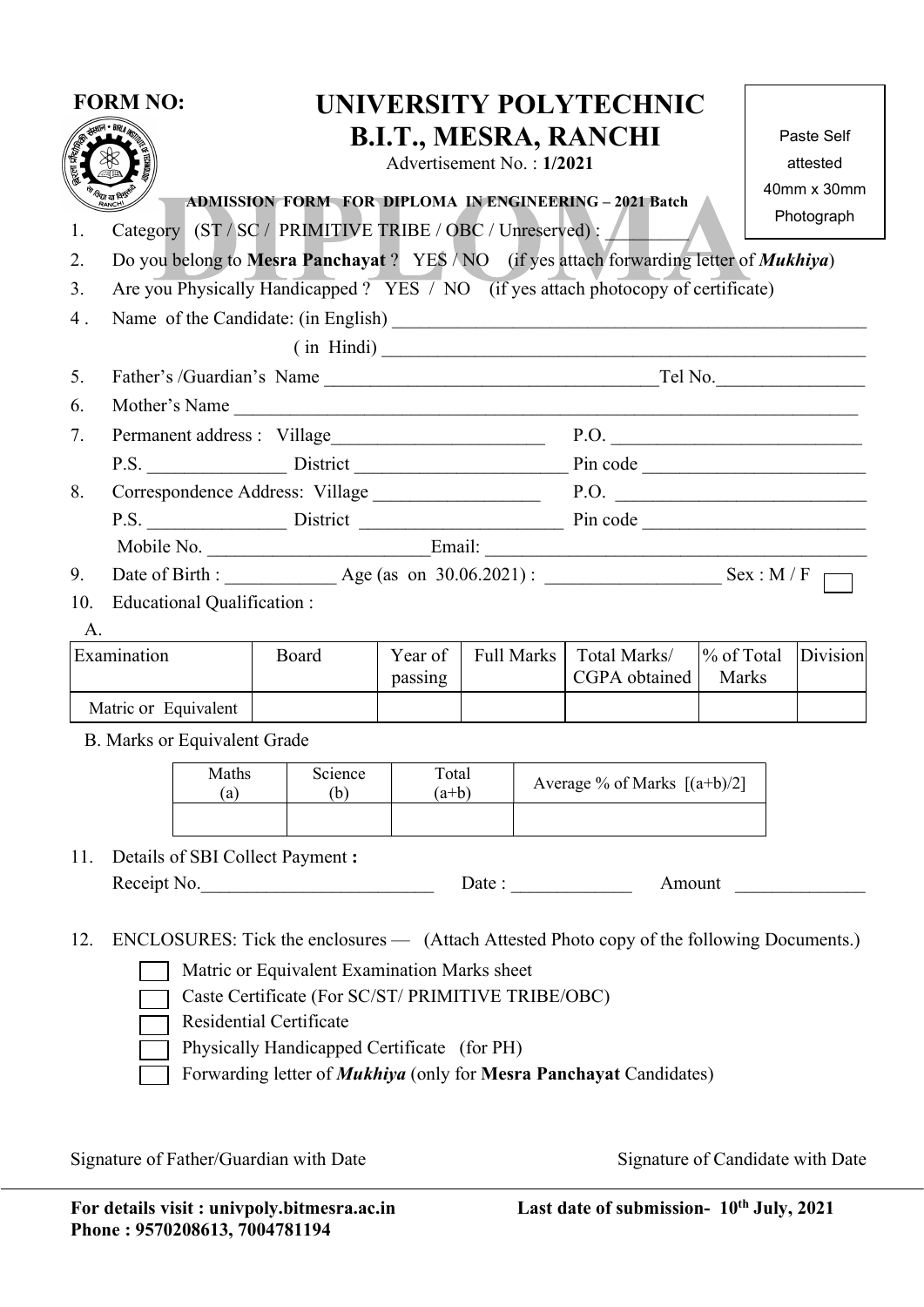### Information Brochure

## Diploma in Engineering

#### Branches and No. of Seats:

| <b>Branches</b>                         | <b>No. of Seats</b> |
|-----------------------------------------|---------------------|
| Automobile Engineering                  | 60                  |
| <b>Computer Engineering</b>             | 30                  |
| Electronics & Communication Engineering | 30                  |
| Electrical & Electronics Engineering    | 60                  |
| <b>Mechanical Engineering</b>           | 60                  |
| Mechanical Engineering Production       | 30                  |
| <b>Total Seats</b>                      | 270                 |

### Eligibility Criteria:

- 1. The candidate must be a resident of Jharkhand.
- 2. He must have passed Matric or equivalent in the year 2019/2020/2021
- 3. Minimum percentage of marks required in Science and Mathematics taken together (in Matric):
- 45% for ST and SC candidates
- 35% for Primitive Tribe candidates
- 60% for General and OBC candidates
- 4. Age of the candidate, as on 30th June, 202, should be 19 years or below (for General and OBC) and 24 years or below (for ST, SC, & PT).

### Documents to be submitted along with the application:

#### [While filling online application form, the applicant should be prepared beforehand for uploading scanned PDF copies (file size maximum 25KB) of the following documents.]

- 1. Attested photocopies of the following documents:
	- a. Marks sheet of Matric or equivalent
	- b. Residential Certificate
	- c. Caste Certificate (for ST/SC/PT/OBC candidates)
	- d. Physically Handicapped certificate (for PH candidates)
- 2. Recent passport size colour photograph (in jpg format upto 25 KB only).
- 3. Scanned copy of signature (in jpg format upto 25 KB only).
- 4. Forwarding letter of 'Mukhiya' (only for Mesra Panchayat nominated candidates)